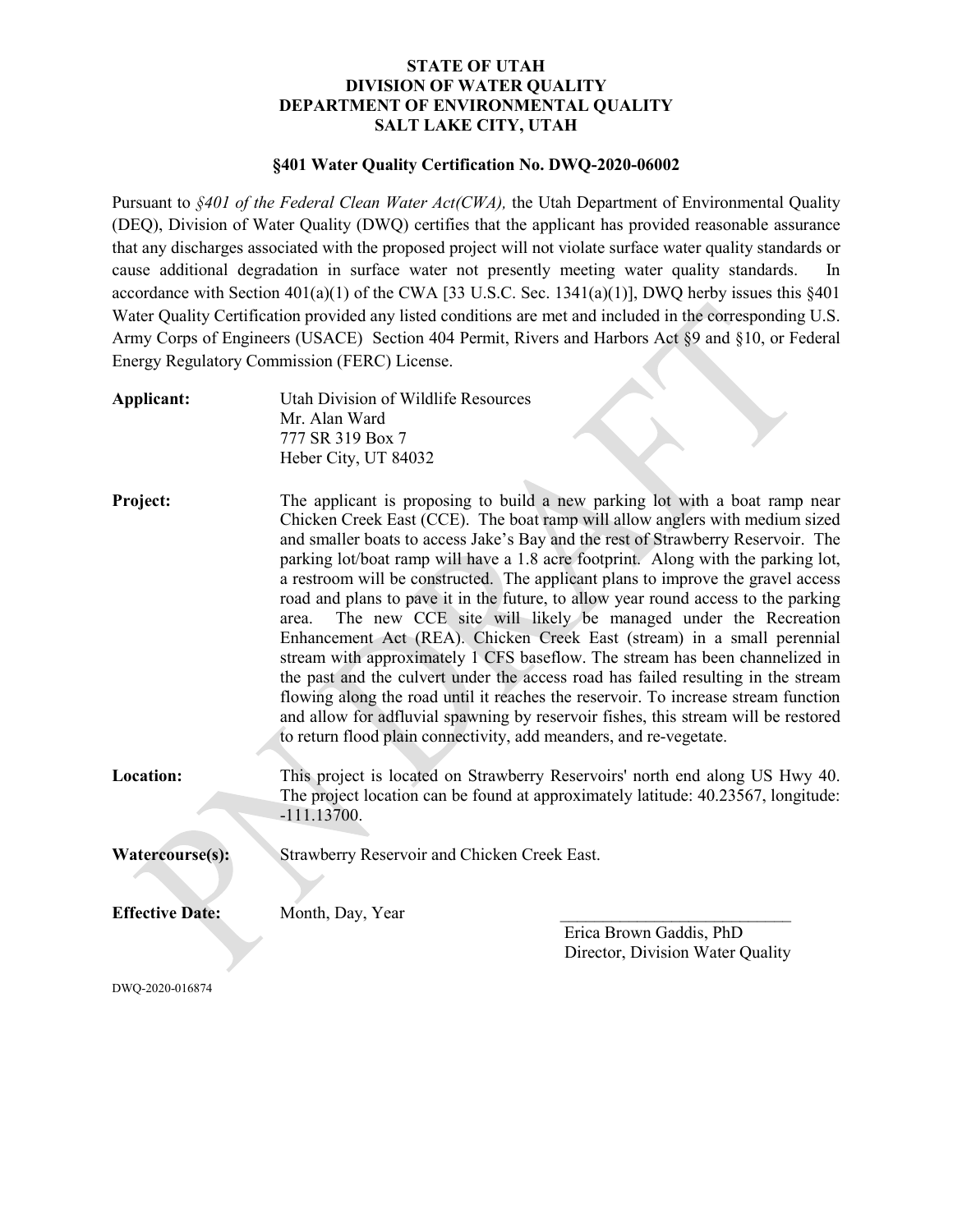# **Table of Contents**

| I.             |  |
|----------------|--|
| А.             |  |
| Β.             |  |
| II.            |  |
| А.             |  |
| <b>B.</b>      |  |
| III.           |  |
| A.             |  |
| <b>B.</b>      |  |
| C.             |  |
| IV.            |  |
| V.             |  |
| VI.            |  |
| $\mathsf{A}$ . |  |
| B.             |  |
| C.             |  |
| VII.           |  |
| A.             |  |
| Β.             |  |
| C.             |  |

Appendix A: Discharge Location Map(s)

Appendix B: Project Impact Map(s)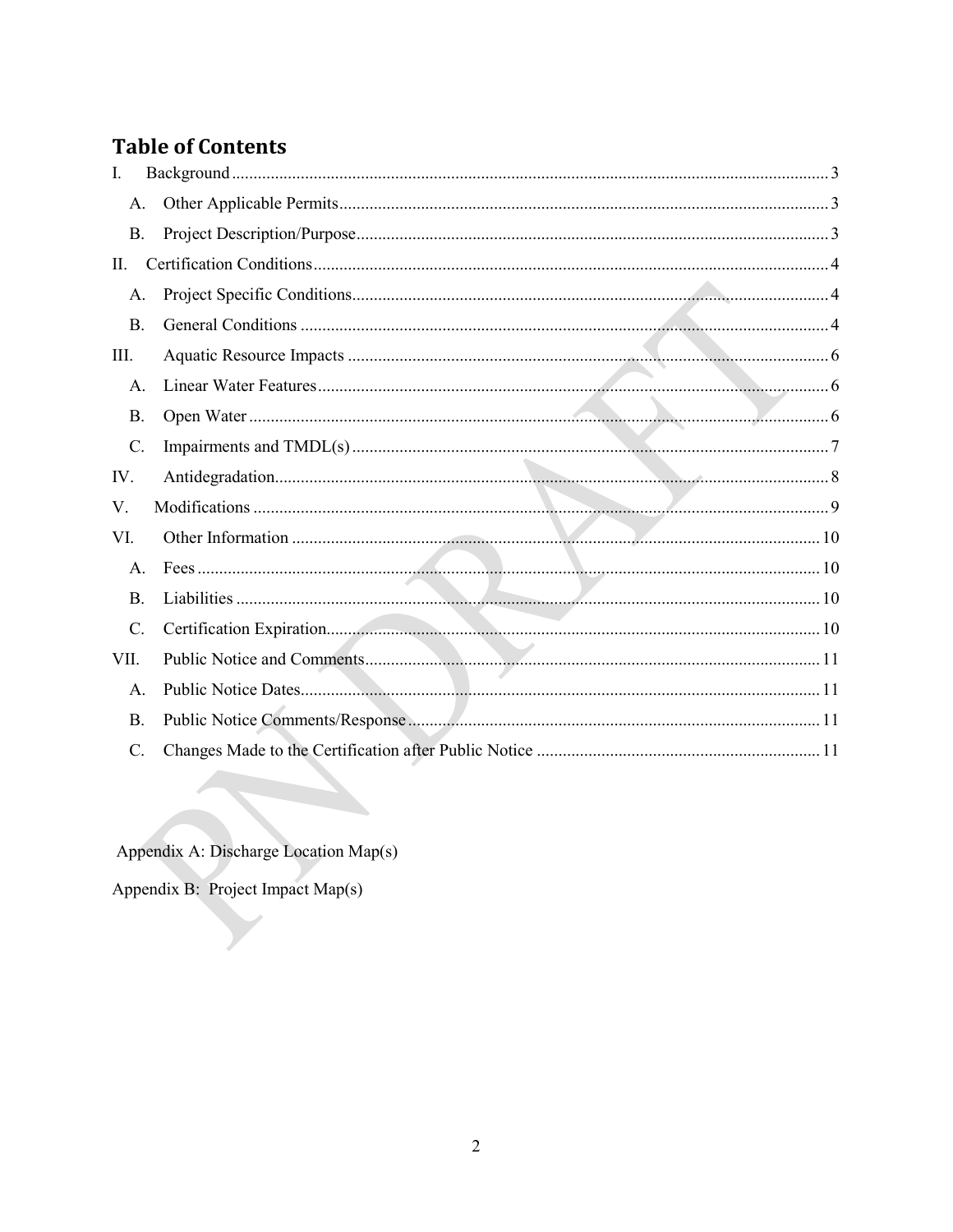## <span id="page-2-1"></span><span id="page-2-0"></span>**I. Background**

- A. Other Applicable Permits
	- 1. USACE 404 Permit (LOP) : SPK-2020-00159
	- 2. Stream Alteration Permit: 19-43-0004
- <span id="page-2-2"></span>B. Project Description/Purpose

The applicant is proposing to build a new parking lot with a boat ramp near Chicken Creek East (CCE). The boat ramp will allow anglers with medium sized and smaller boats to access Jake's Bay and then the rest of Strawberry Reservoir. The parking lot/boat ramp will have a 1.8 acre footprint. Along with the parking lot, a restroom will be constructed. The applicant plans to improve the gravel access road and plans to pave it in the future, to allow year round access to the parking area. The new CCE site will likely be managed under the Recreation Enhancement Act (REA). Chicken Creek East (stream) in a small perennial stream with approximately 1 CFS baseflow. The stream has been channelized in the past and the culvert under the access road has failed resulting in the stream flowing along the road until it reaches the reservoir. To increase stream function and allow for adfluvial spawning by reservoir fishes this stream will be restored to return flood plain connectivity, add meanders, and re-vegetate.

The applicant identified purpose and need for the project is to provide boating access to the north end of Strawberry Reservoir from Jake's Bay near Chicken Creek East. Currently there are no boat launching facilities on the Northern end of the reservoir and there are underutilized day use facilities. This action would remove two existing day use sites; combine their footprint into a more functional day use area that includes a boat launching ramp and a comfort facility.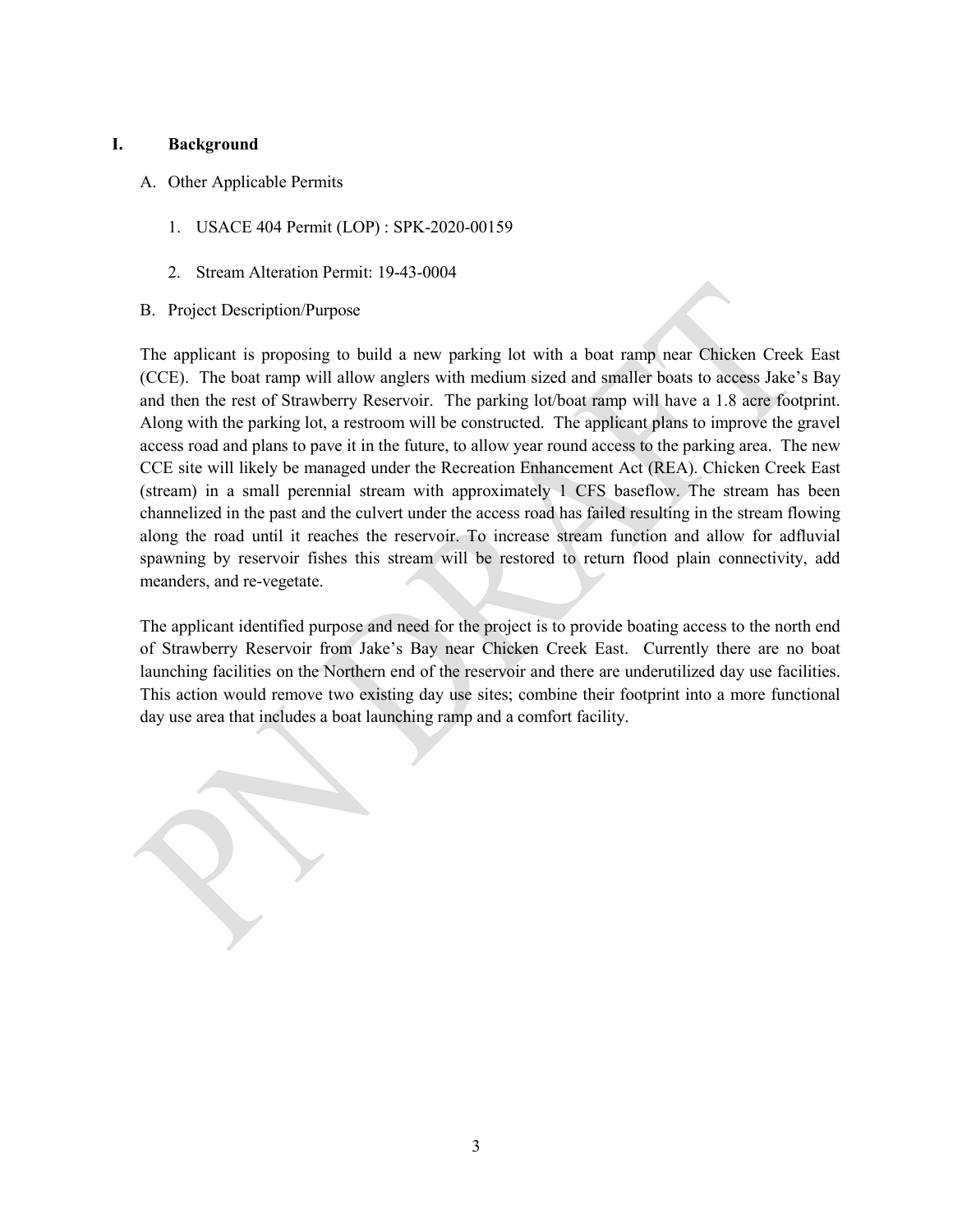## <span id="page-3-0"></span>**II. Certification Conditions**

- <span id="page-3-1"></span>A. Project Specific Conditions
	- 1. Best Management Practices (BMPs)/ Requested Actions
		- a. In channel/reservoir work shall be conducted in the "dry" to the maximum extent practicable, by diverting flow utilizing cofferdams, berms constructed of sandbags, clean rock (containing no fine sediment) or other non-erodible, non-toxic material. All diversion materials shall be removed at the completion of the work. Where diversion is not practical, UDWR should consider utilizing a turbidity curtain or other means to prevent impacts to water quality.
		- b. Any excavated or dredged material stored onsite must be protected or stored in a way as to prevent discharge into the stream and reservoir onsite.
		- c. Construction machinery used should be clean to prevent the possible transfer of Aquatic Invasive Species.
		- d. The re-alignment of Chicken Creek should resemble natural streams in the area in relation to sinuosity and stream substrate to the maximum extent practicable. Focus should be given on allowing for fish migration and spawning, as well as, establishment of a riparian zone consisting of native vegetation.
- <span id="page-3-2"></span>B. General Conditions
	- 1. Good Housekeeping
		- a. Applicant and their subcontractors shall ensure that all workers involved are continuously aware of the water quality protection measures before the start and during the construction period.
		- b. Retain a copy of this §401 Certification and its affiliated USACE 404 Permit onsite.
	- 2. Stormwater and BMPs
		- a. Water quality standards in associated water resources could be violated unless appropriate Best Management Practices (BMPs) are incorporated to minimize the erosion-sediment and nutrient load to any adjacent waters during project construction. The applicant shall not use any fill material which may leach organic chemicals (e.g. discarded asphalt), noxious weeds/seeds, or nutrients (e.g., phosphate rock) into waters of the State.
		- b. Construction activities that disturb one acre or more, or are part of a common plan of development, are required to obtain coverage under the Utah Pollutant Discharge Elimination System (UPDES) Stormwater General Permit for Construction Activities (Permit No. UTR300000 $^1$  $^1$ ). The permit requires the development of a Storm Water

<span id="page-3-3"></span><sup>&</sup>lt;sup>1</sup> Link[: https://documents.deq.utah.gov/water-quality/permits/updes/DWQ-2017-003485.pdf](https://documents.deq.utah.gov/water-quality/permits/updes/DWQ-2017-003485.pdf)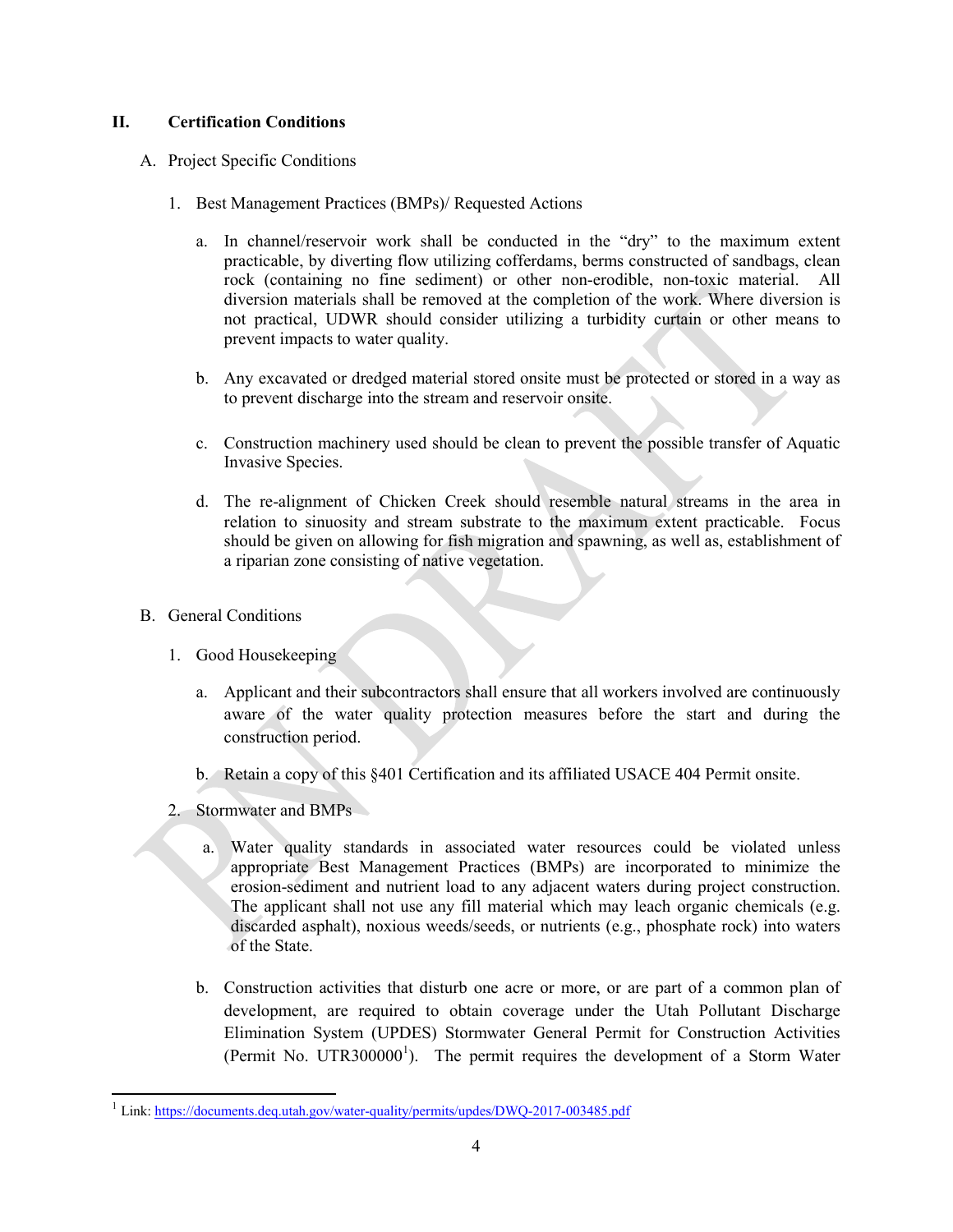Pollution Prevention Plan (SWPPP) to be implemented and updated from the commencement of any soil disturbing activities at the site, until final stabilization of the project. The SWPPP should include, but not be limited to, final site maps and legible plans, location of stormwater outfalls/discharges, and information pertaining to any stormwater retention requirements.

- c. Dewatering activities, if necessary during construction, may require coverage under the UPDES General Permit for Construction Dewatering (Permit No. UTG070000<sup>[2](#page-4-0)</sup>). The permit requires water quality monitoring every two weeks to ensure that the pumped water is meeting permit effluent limitations unless water is contained onsite.
- d. A project within a Municipal Separate Storm Sewer System (MS4) jurisdiction, must comply with all the conditions required in that UPDES MS4 Permit and associated ordinances. No condition of this 401 Certification shall reduce or minimize any requirements provided in the MS4 Permit. In the case of conflicting requirements, the most stringent criteria shall apply.
- e. Utah Administrative Code R317-2 requires that the Applicant cannot increase water turbidity by 10 NTUs. If violated, Applicant shall immediately notify the DWQ. A fact sheet describing the Utah Department of Environmental Quality's (DEQ) recommended environmental BMPs for construction sites is located on our web site<sup>[3](#page-4-1)</sup>.
- 3. Spills
	- a. Refueling equipment and storage of lubricants and fuels will occur at designated staging areas and in state approved containers. The storage and refueling areas will be at least 500 feet from the edge of the nearest waterbody (including wetlands), at least 200 feet from the nearest private water supply well, and at least 100 feet from the nearest municipal water supply well.
	- b. Utah Annotated Code 19-5-114 requires that any spill or discharge of oil or other substances which may cause pollution to waters of the State, including wetlands, must be immediately reported to the Utah DEQ Spill Hotline at (801) 536-4123, a 24-hour phone number.

 <sup>2</sup> Link:<https://deq.utah.gov/legacy/permits/water-quality/utah-pollutant-discharge-elimination-system/docs/utg070000.pdf>

<span id="page-4-1"></span><span id="page-4-0"></span><sup>&</sup>lt;sup>3</sup> Link: https://deq.utah.gov/legacy/businesses/business-assistance/construction/index.htm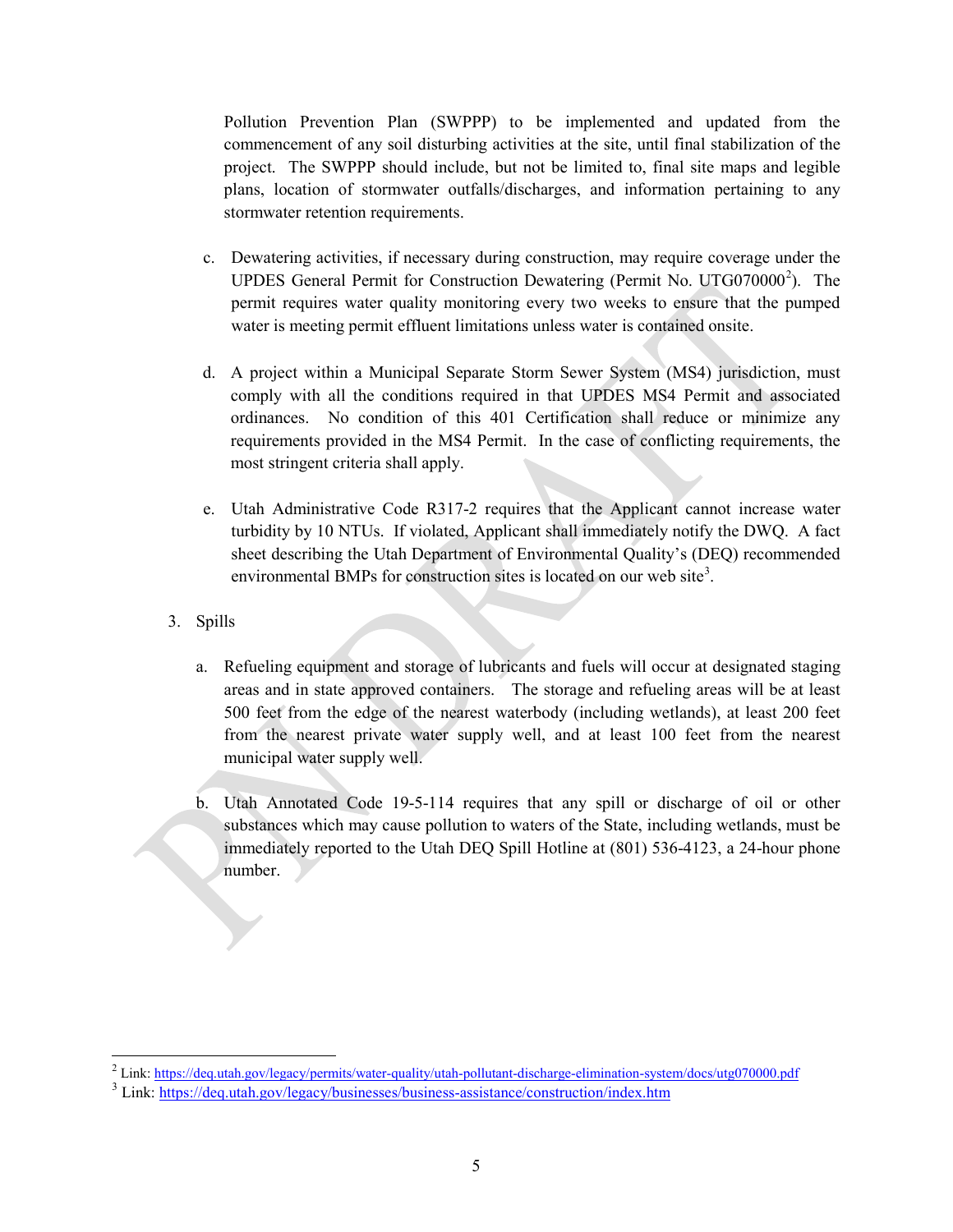#### <span id="page-5-0"></span>**III. Aquatic Resource Impacts**

All Waters of the State of Utah (defined in Administrative Code (UAC) R317-1-1) are protected from pollutant discharges that affect water quality by narrative standards (see UAC R317-2-7.2); broadly, discharges should not become offensive or cause undesirable conditions in human health effects or aquatic life. In addition, some particularly sensitive classes of water are further protected from deleterious effects of specific pollutants by application of numeric criteria to designated (beneficial) uses of that water body. Listed below are the water features within the project area and their associated designated beneficial uses (see UAC R317-2-6):

#### <span id="page-5-1"></span>A. Linear Water Features

- 1. Chicken Creek
	- a. Class 1C: Protected for domestic purposes with prior treatment by treatment processes as required by the Utah Division of Drinking Water.
	- b. Class 2B: Protected for infrequent primary contact recreation. Also protected for secondary contact recreation where there is a low likelihood of ingestion of water or a low degree of bodily contact with the water. Examples include, but are not limited to, wading, hunting, and fishing
	- c. Class 3A: Protected for cold water species of game fish and other cold water aquatic life, including the necessary aquatic organisms in their food chain.
	- d. Class 4: Protected for agricultural uses including irrigation of crops and stock watering.

#### <span id="page-5-2"></span>B. Open Water

- 1. Strawberry Reservoir
	- a. Class 1C: as described above;
	- b. Class 2B: as described above;
	- c. Class 3A: as described above;
	- d. Class 4: as described above.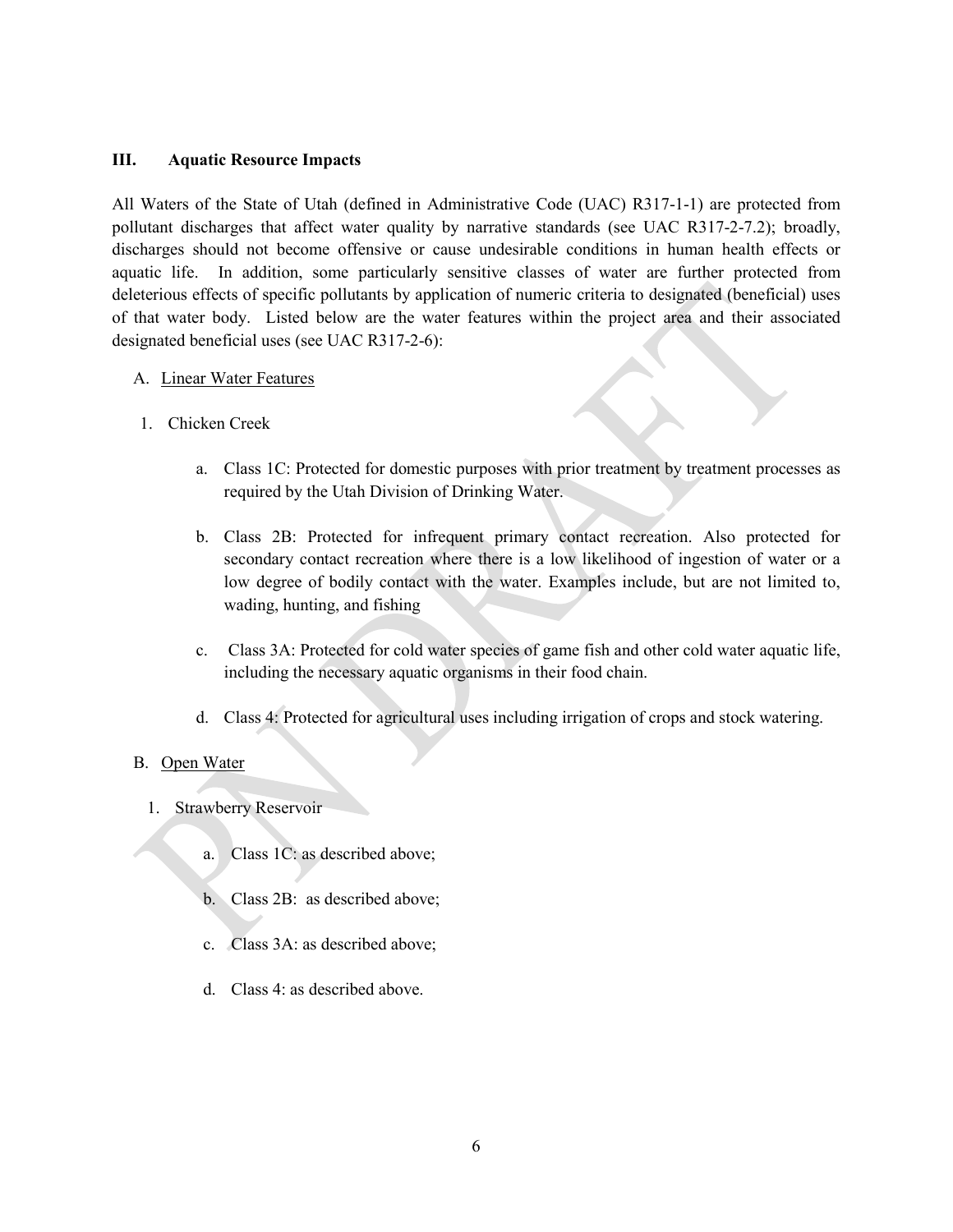#### <span id="page-6-0"></span>C. Impairments and TMDL(s)

#### 1. Chicken Creek

Results from the current water quality assessment, as documented in Utah's 2016 Integrated Report , indicate that the water quality of Chicken Creek (a tributary to Strawberry Reservoir) is considered to be impaired (Assessment Category 5). This segment is impaired for pH and Dissolved Oxygen (DO). The pH impairment impacts beneficial use classes 1C (drinking water source), 2B (infrequent primary contact recreation), 3A (cold water aquatic life), and 4 (agricultural uses). The DO impairment impacts beneficial use class 3A (cold water aquatic life). The CWA directs states to prepare a plan to restore water quality to impaired waters, otherwise known as a total maximum daily load (TMDL) study. A TMDL is required for each parameter and water body to define pollutant reduction requirements necessary for the water body to meet water quality standards. At present, no TMDLs have been finalized for Chicken Creek.

#### 2. Strawberry Reservoir

 $\overline{\phantom{a}}$  , where  $\overline{\phantom{a}}$  , where  $\overline{\phantom{a}}$  , where  $\overline{\phantom{a}}$ 

Results from the current water quality assessment, as documented in Utah's 2016 Integrated Report, indicate that the water quality of Strawberry Reservoir is considered to be impaired (Assessment Category 5). This reservoir is impaired for DO and Phosphorus, which impacts beneficial use class 3A (cold water aquatic life). The CWA directs states to prepare a plan to restore water quality to impaired waters, otherwise known as a total maximum daily load (TMDL) study. A TMDL is required for each parameter and water body to define pollutant reduction requirements necessary for the water body to meet water quality standards. A TMDL4 had been approved for Strawberry Reservoir to address the DO and Phosphorus Impairment.

<sup>4</sup> <https://documents.deq.utah.gov/water-quality/watershed-protection/total-maximum-daily-loads/DWQ-2015-006605.pdf>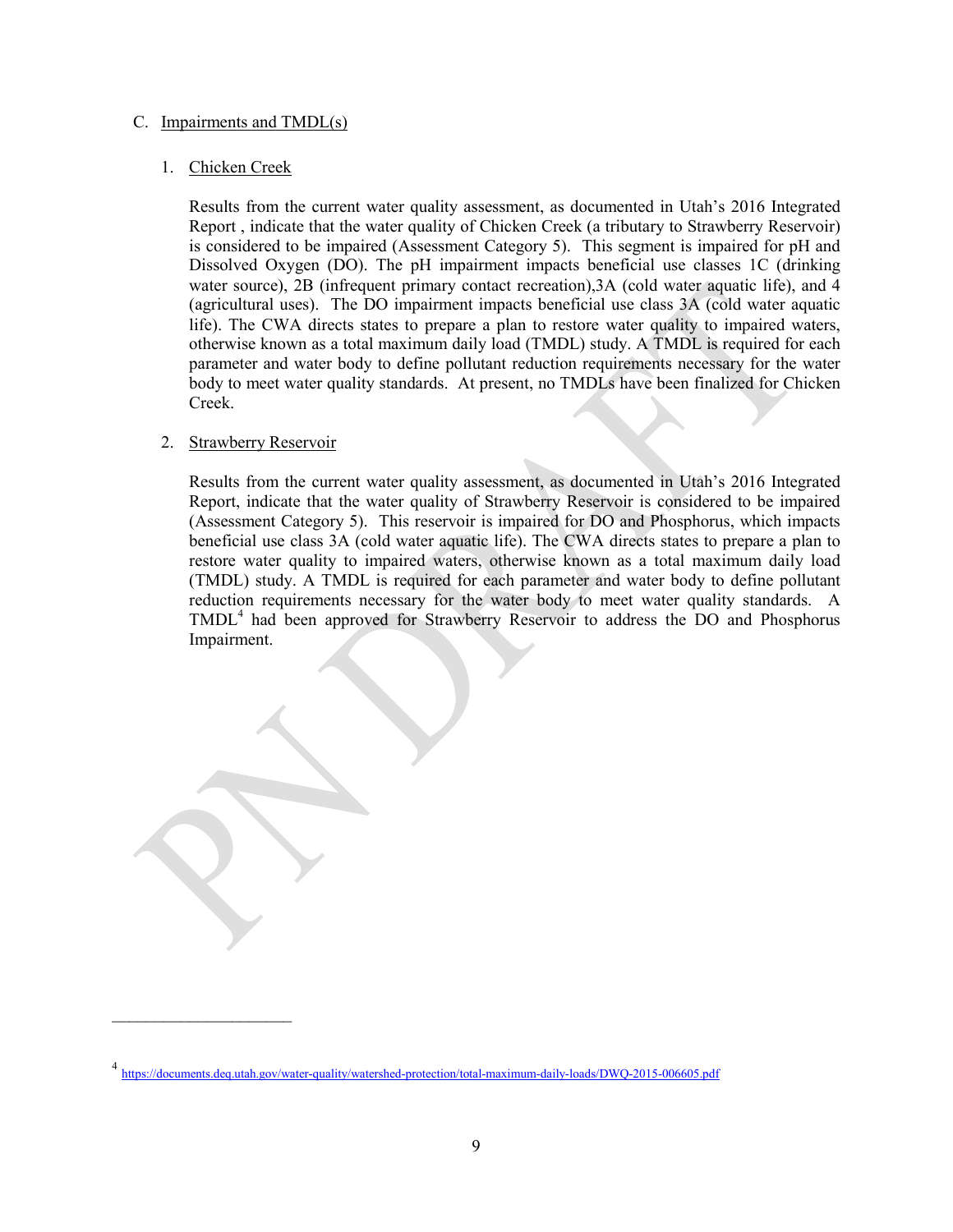## <span id="page-7-0"></span>**IV. Antidegradation**

Chicken Creek and Strawberry Reservoir are considered Category 1 waters for antidegradation purposes. Category 1 waters in Utah are *"Waters which have been determined by the Board to be of exceptional recreational or ecological significance or have been determined to be a State or National resource requiring protection, shall be maintained at existing high quality through designation, by the Board after public hearing, as Category 1 Waters"*, as described in UAC R317-2-3.2..

However, an antidegradation level II review will not be required for this project because the water quality effects of the proposed activity are expected to be temporary and limited, which meets the requirements outlined in UAC R317-2-3.5b. The proposed activities will likely only impact the Reservoir during the proposed work, and the impacts should only be related to sediment and turbidity. Overall, the proposed work will likely have a beneficial impact to water quality in the Reservoir, as recreation areas will be condensed to one central location and re-alignment/restoration of Chicken Creek will reduce the amount of sediment discharging to the Reservoir and improve fish passage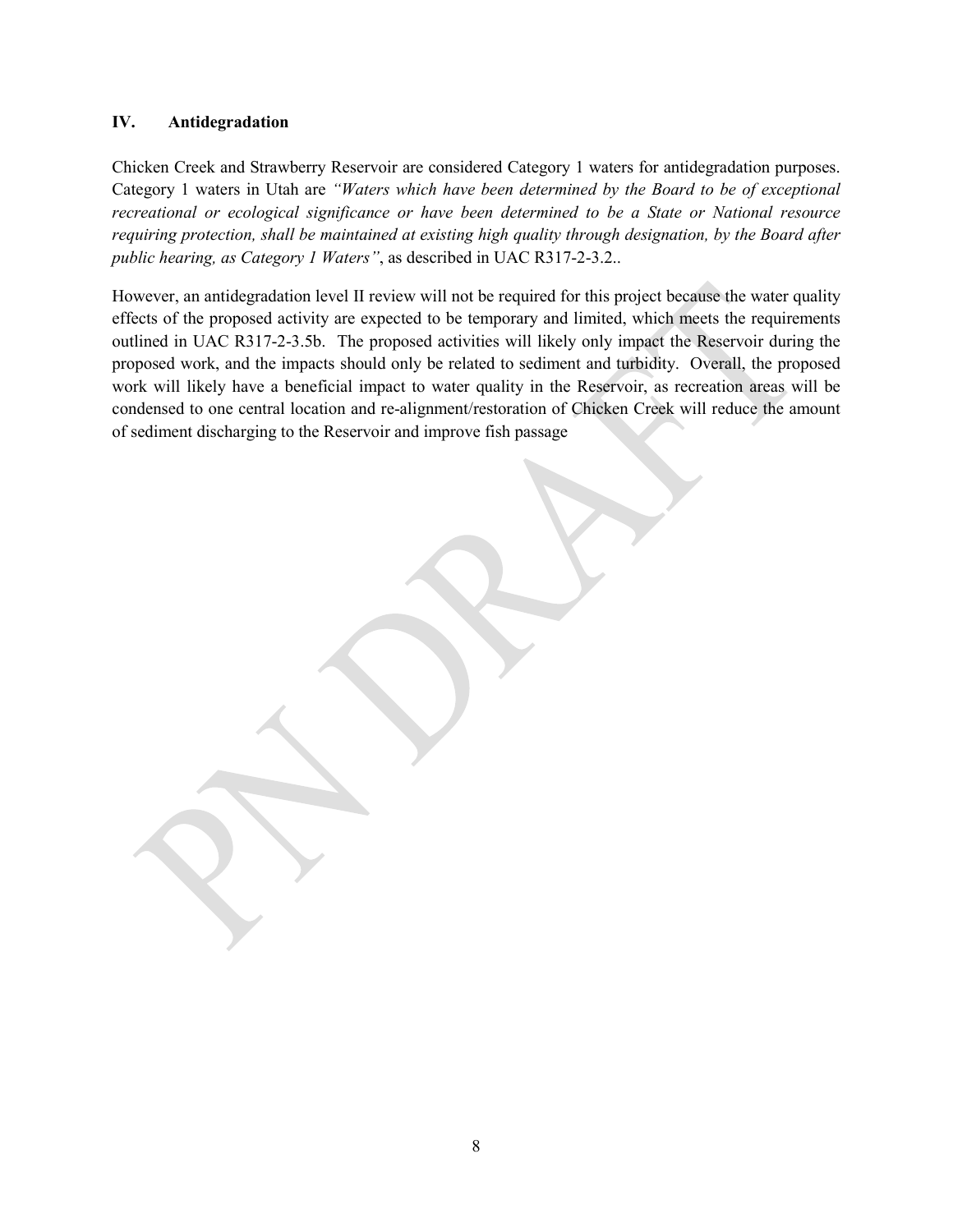## <span id="page-8-0"></span>**V. Modifications**

- A. Without limiting DWQ's discretion to take other actions in accordance with UAC R317-15, and, as applicable, 33 USC 1341, DWQ may modify the Certification to add, delete, or modify the conditions in this Certification as necessary and feasible to address:
	- 1. Adverse or potential adverse project effects on water quality of designated beneficial uses that did not exist or were not reasonably apparent when this certification was issued;
	- 2. Total Maximum Daily Loads (TMDLs);
	- 3. Changes in water quality standards;
	- 4. Any failure of Certification conditions to protect water quality or designated uses when the Certification was issued; or
	- 5. Any change in the Project or its operations that will adversely affect water quality of designated beneficial uses when this Certification was issued.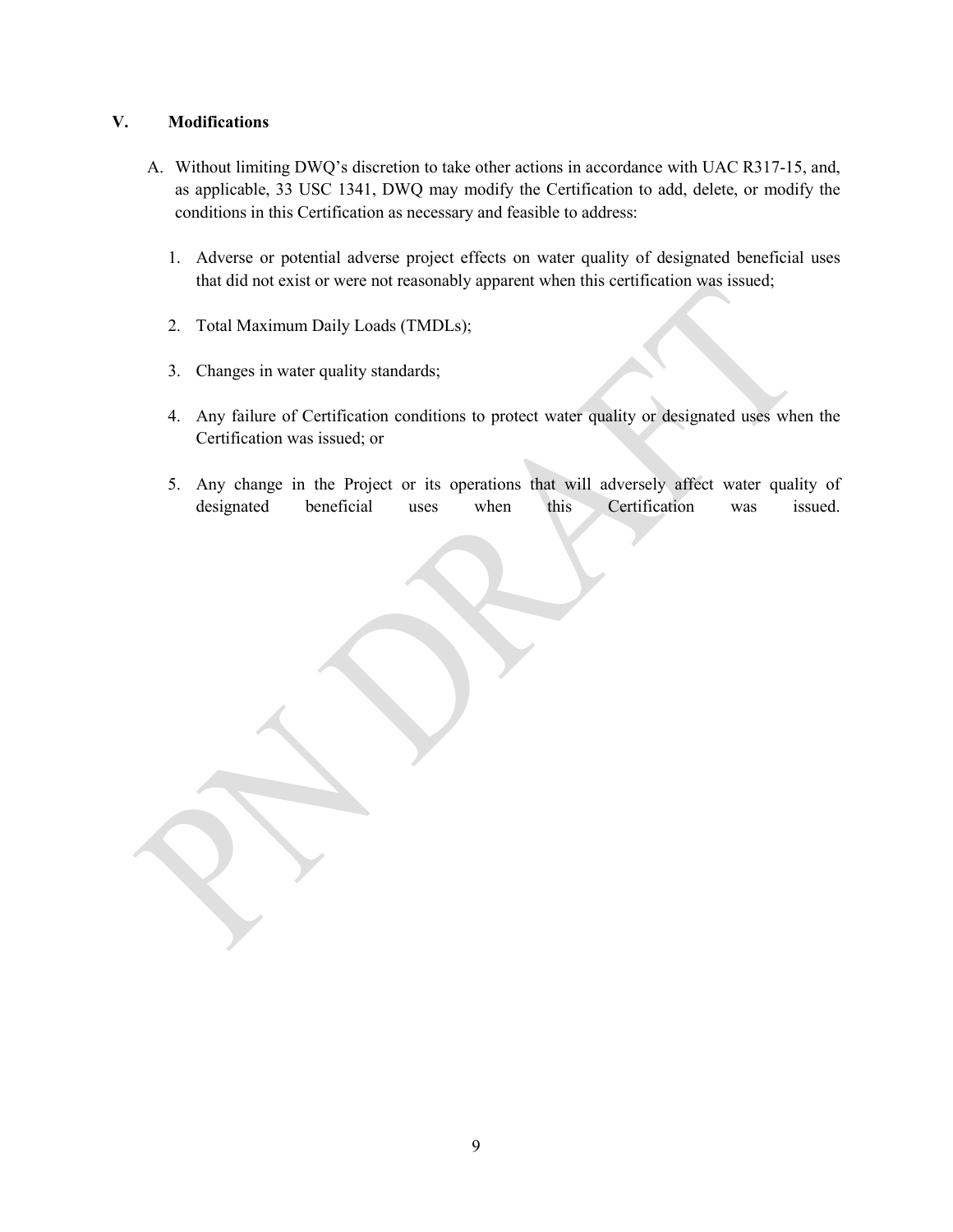## <span id="page-9-1"></span><span id="page-9-0"></span>**VI. Other Information**

## A. Fees

1. The legislatively-mandated fee for the 2020 fiscal year is \$100.00/hour for review and issuance of the §401 Water Quality Certification. A quarterly invoice will be sent once plans have been approved. Your payment is due within 30 days.

## <span id="page-9-2"></span>B. Liabilities

- 1. Applicant must acquire all necessary easements, access authorizations and permits to ensure they are able to implement the project. This §401 Certification does not convey any property rights or exclusive privileges, nor does it authorize access or injury to private property.
- 2. This §401 Certification does not preclude the applicant's responsibility of complying with all applicable Federal, State or local laws, regulations or ordinances, including water quality standards. Permit coverage does not release the applicant from any liability or penalty, should violations to the permit terms and conditions or Federal or State Laws occur.

## <span id="page-9-3"></span>C. Certification Expiration

1. This Certification expires 5 years from date of issuance. If a longer period of time is needed, the applicant may request an extension. The Director must issue written approval for a Certification Extension.

\_\_\_\_\_\_\_\_\_\_\_\_\_\_\_\_\_\_\_\_\_\_\_\_\_\_\_

<sup>&</sup>lt;sup>5</sup> Link:<https://documents.deq.utah.gov/admin/2020-fee-schedule.pdf>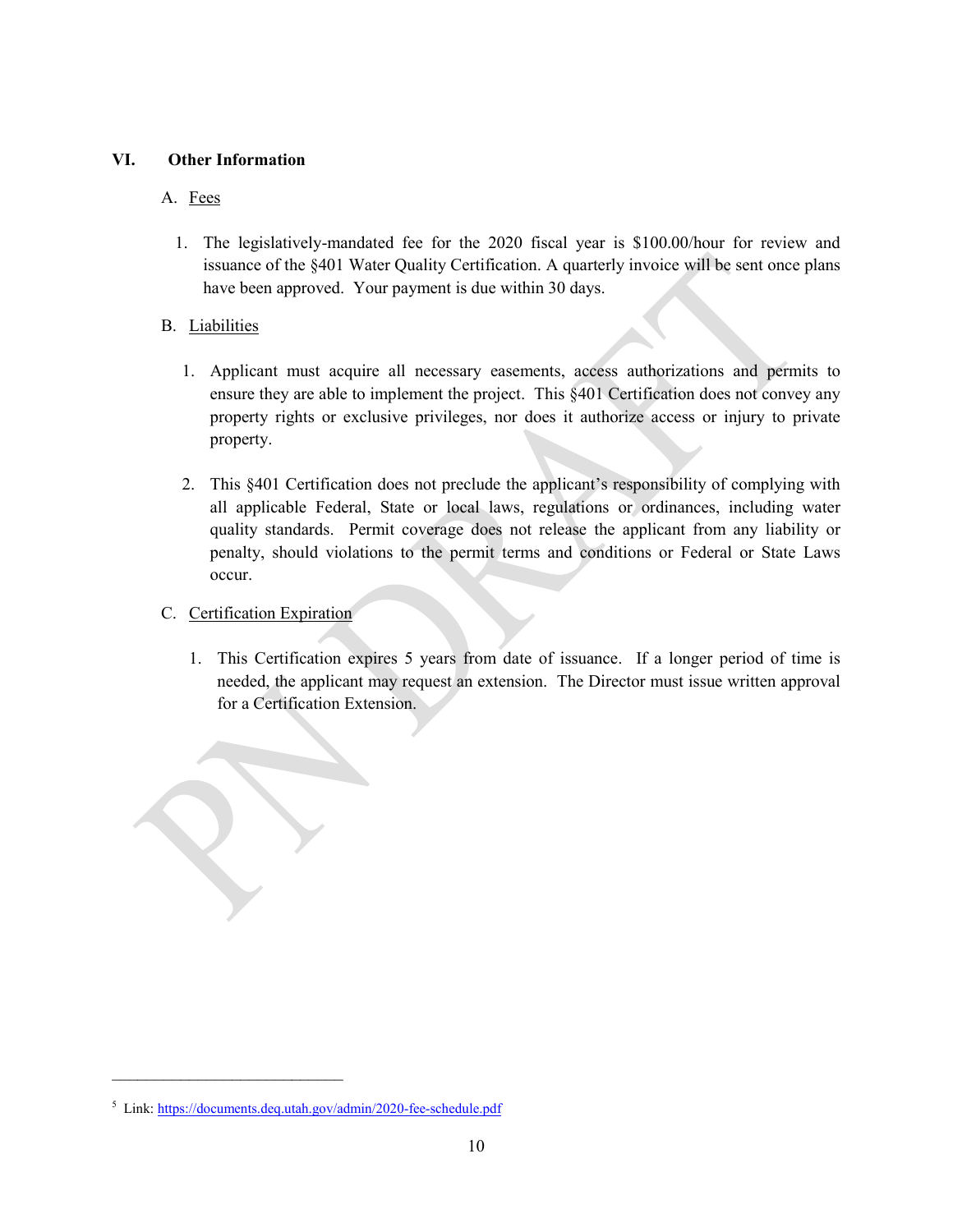#### <span id="page-10-1"></span><span id="page-10-0"></span>**VII. Public Notice and Comments**

- A. Public Notice Dates
	- 1. USACE 404 Permit No. SPK-2020-00247: Letter of Permission (No Public Notice)
	- 2. Utah DEQ Certification No.: DWQ-2020-06001:
- <span id="page-10-2"></span>B. Public Notice Comments/Response
	- 1.
- <span id="page-10-3"></span>C. Changes Made to the Certification after Public Notice
	- 1. During finalization of the Certification certain dates, spelling edits, and minor language or formatting corrections may have been completed. Due to the nature of these changes they were not considered major and the Certification will not be Public Noticed again.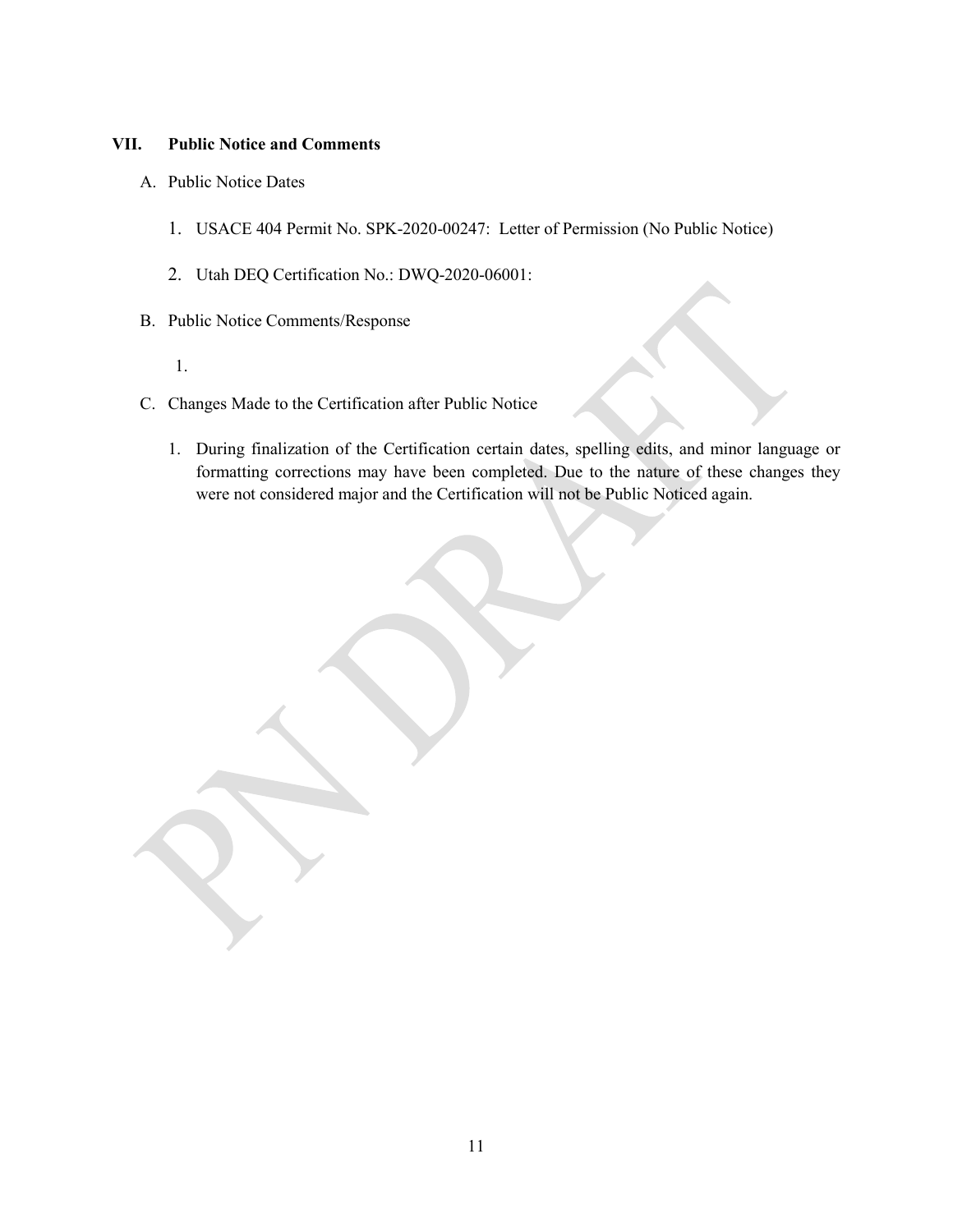**Appendix A: Project Location Map**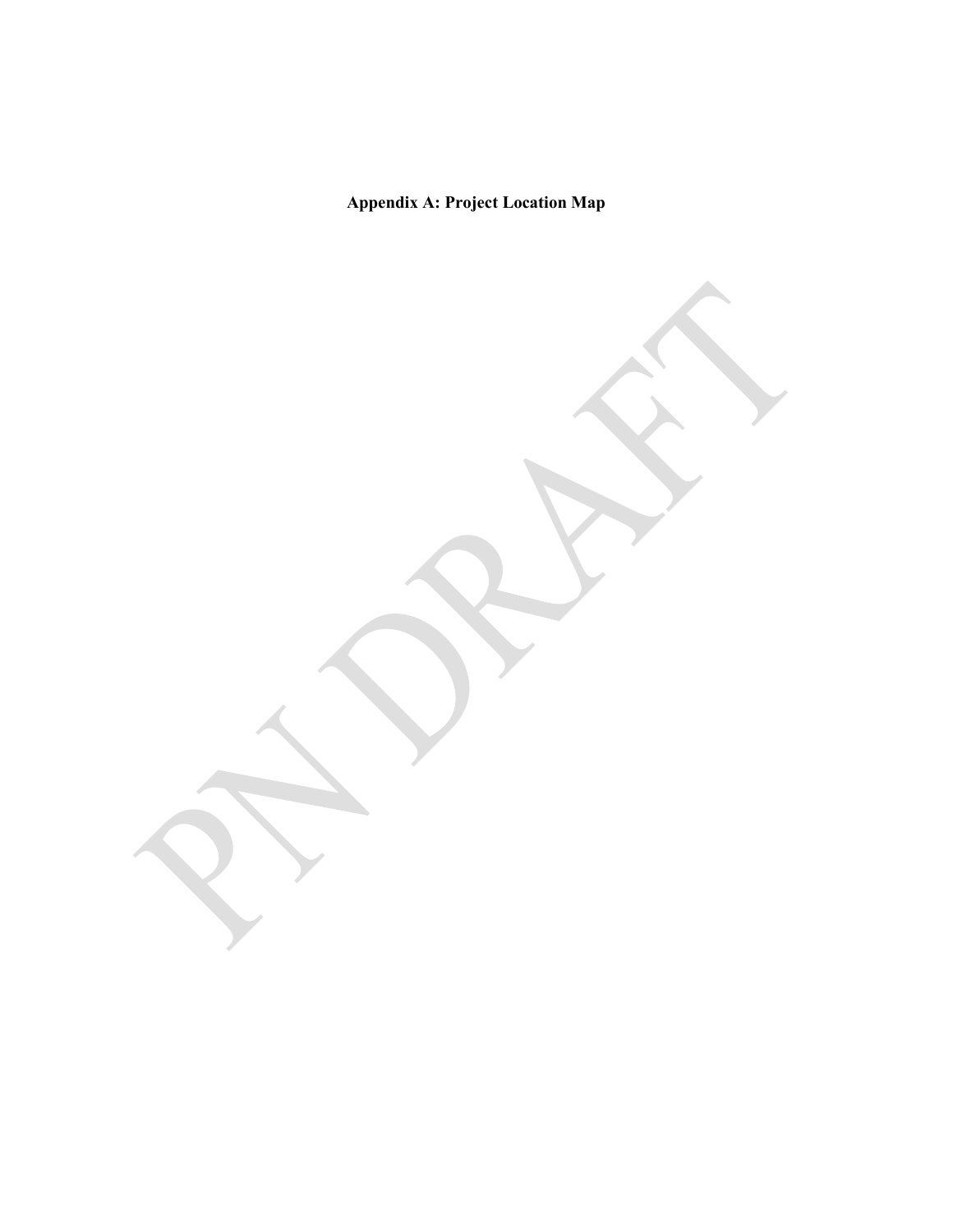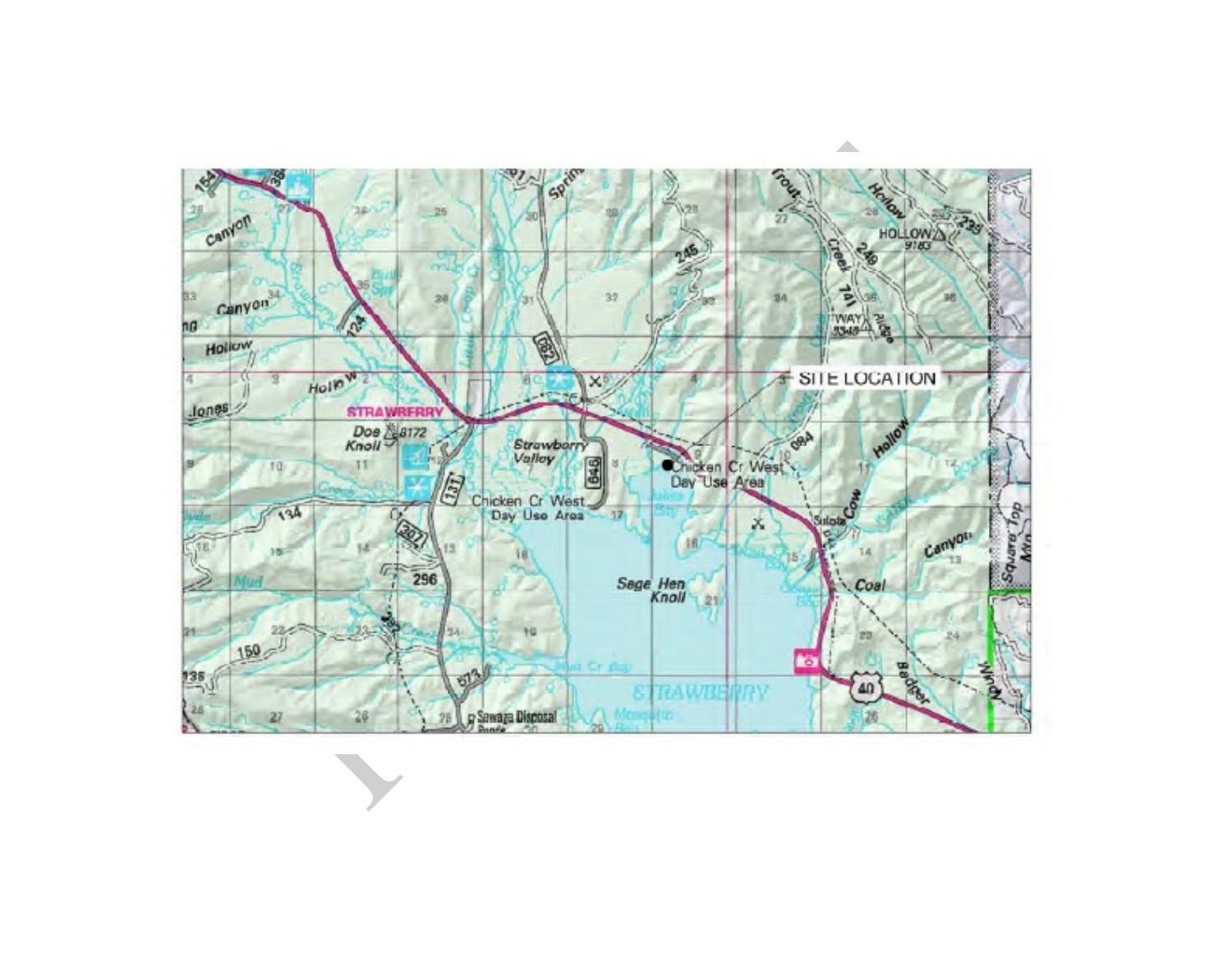**Appendix B: Project Impact Map(s)**